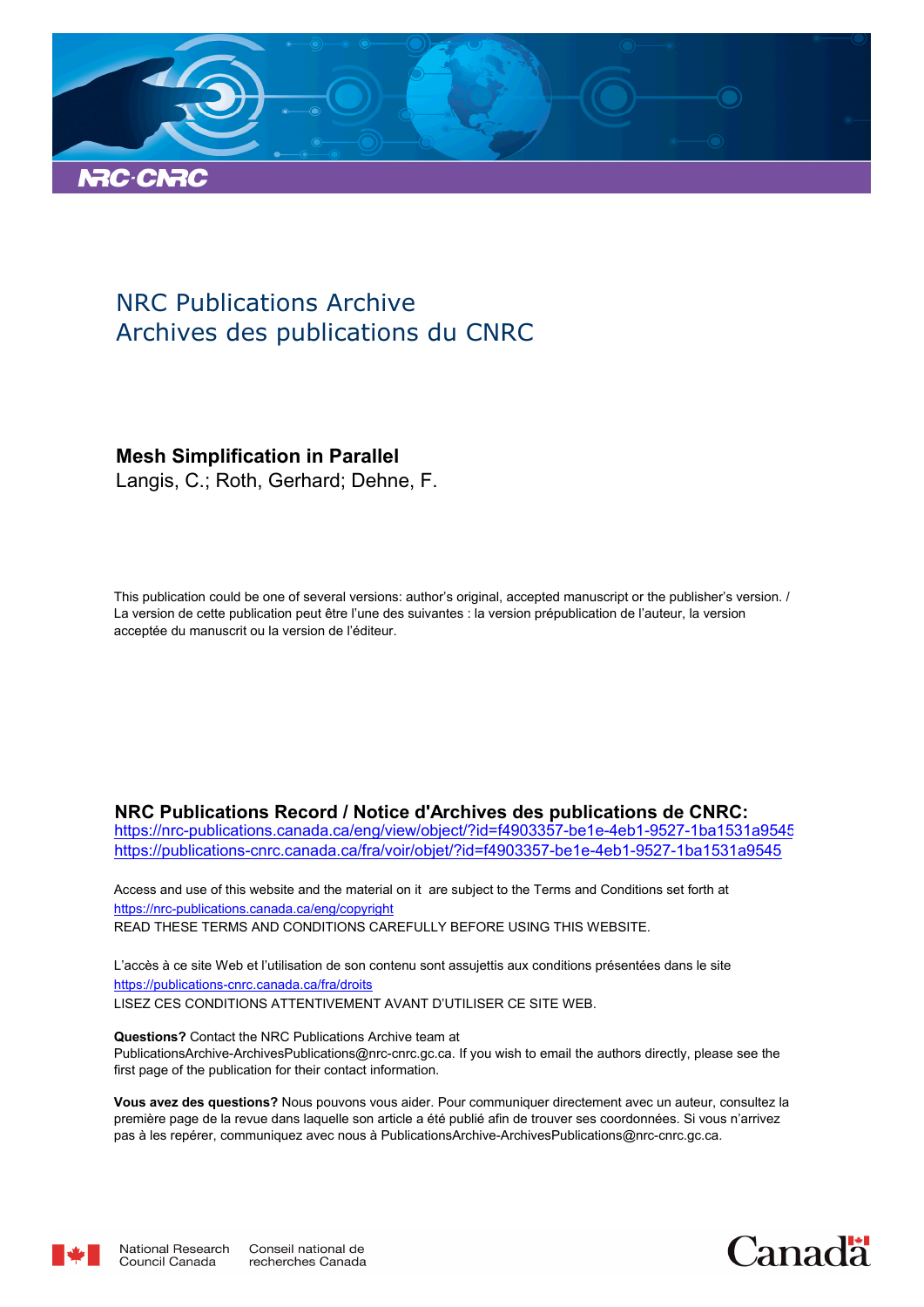

National Research Council Canada

Institute for Information Technology

Conseil national de recherches Canada

Institut de Technologie de l'information



*Mesh Simplification in Parallel*

C. Langis, G. Roth and F. Dehne

December 2000

\***published in** Proceedings of the 4th International Conference on Algorithms and Architectures for Parallel Processing (ICA3PP 2000), December 11-13, 2000. pp. 281-290. NRC 44161.

Copyright 2001 by National Research Council of Canada

Permission is granted to quote short excerpts and to reproduce figures and tables from this report, provided that the source of such material is fully acknowledged.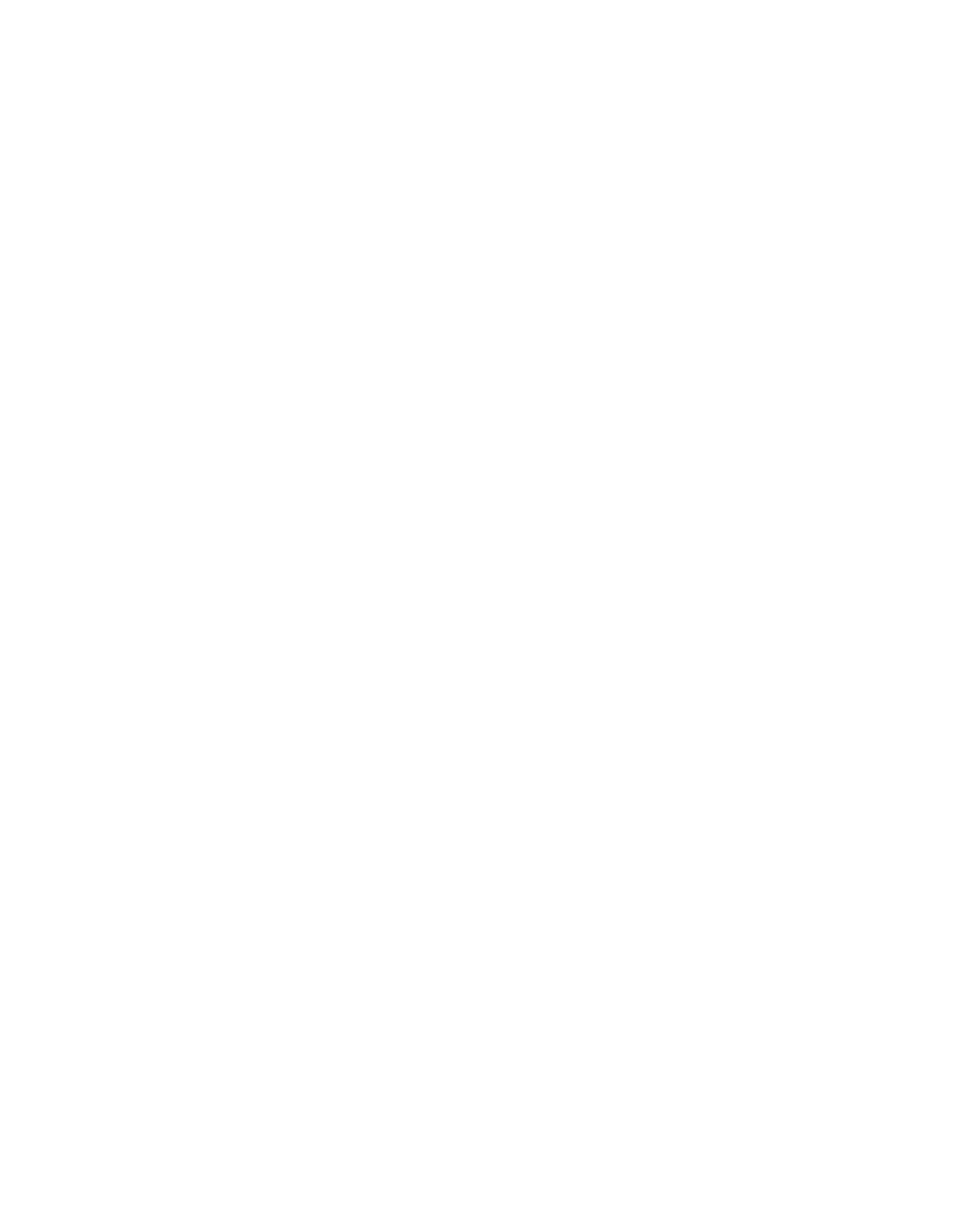#### **MESH SIMPLIFICATION IN PARALLEL**

#### CHRISTIAN LANGIS & GERHARD ROTH

*National Research Council, Ottawa, Canada, {Christian.Langis,Gerhard.Roth}@nrc.ca*

#### FRANK DEHNE

*School of Computer Science, Carleton University, Ottawa, Canada, frank@dehne.net*

This paper presents a parallel method for progressive mesh simplification. A progressive mesh (PM) is a continuous mesh representation of a given 3D object which makes it possible to efficiently access all mesh representations between a low and a high level of resolution. The creation of a progressive mesh is a time consuming process and has a need for parallelization. Our parallel approach considers the original mesh as a graph and performs first a greedy graph partitioning. Then, each partition is sent to a processor of a coarsegrained parallel system. The individual mesh partitions are converted in parallel to the PM format using a serial algorithm on each processor. The results are then merged together to produce a single large PM file. This merging process also solves the border problem within the partition in a simple and efficient way. Our approach enables us to achieve close to optimal speedup. We demonstrate the results experimentally on a number of data sets.

#### **1 Introduction**

Mesh simplification is the process of approximating a high-resolution mesh by a coarser mesh with a lower triangle count. Traditional mesh simplification methods produce a coarser mesh but only at a single given resolution. By contrast, the Progressive Mesh (PM) representation [6] is a continuous resolution mesh. This category of representation stores in a compact fashion all resolutions between the lowest resolution (which is predefined) and the original high resolution mesh.

In a PM representation, an arbitrary mesh M is stored as a much coarser mesh  $M^0$  together with a sequence of vertex splits that indicates how to incrementally convert  $M^0$  back into the original mesh  $M = M^n$ . The PM representation of M thus defines a continuous sequence of meshes  $M^0$ ,  $M^1$ , ...,  $M^n$  of increasing accuracy. The inverse of the vertex split is the edge collapse. With these two operations it is possible to create a mesh at any given resolution between the original high resolution mesh (M) and the lowest resolution mesh  $M^0$  (see Figure 1).

$$
(\hat{M} = M^n) \xrightarrow{ecol_{n-1}} \dots \xrightarrow{ecol_1} M^1 \xrightarrow{ecol_0} M^0
$$
\n
$$
M^0 \xrightarrow{vsplit_0} M^1 \xrightarrow{vsplit_1} \dots \xrightarrow{vsplit_{n-1}} (M^n = \hat{M})
$$
\n
$$
\begin{array}{ccc}\n\downarrow & \downarrow & \downarrow \\
\downarrow & \downarrow & \downarrow & \downarrow \\
\downarrow & \downarrow & \downarrow & \downarrow \\
\downarrow & \downarrow & \downarrow & \downarrow \\
\downarrow & \downarrow & \downarrow & \downarrow \\
\downarrow & \downarrow & \downarrow & \downarrow \\
\downarrow & \downarrow & \downarrow & \downarrow \\
\downarrow & \downarrow & \downarrow & \downarrow \\
\downarrow & \downarrow & \downarrow & \downarrow \\
\downarrow & \downarrow & \downarrow & \downarrow \\
\downarrow & \downarrow & \downarrow & \downarrow \\
\downarrow & \downarrow & \downarrow & \downarrow \\
\downarrow & \downarrow & \downarrow & \downarrow \\
\downarrow & \downarrow & \downarrow & \downarrow \\
\downarrow & \downarrow & \downarrow & \downarrow \\
\downarrow & \downarrow & \downarrow & \downarrow \\
\downarrow & \downarrow & \downarrow & \downarrow \\
\downarrow & \downarrow & \downarrow & \downarrow \\
\downarrow & \downarrow & \downarrow & \downarrow \\
\downarrow & \downarrow & \downarrow & \downarrow \\
\downarrow & \downarrow & \downarrow & \downarrow \\
\downarrow & \downarrow & \downarrow & \downarrow \\
\downarrow & \downarrow & \downarrow & \downarrow \\
\downarrow & \downarrow & \downarrow & \downarrow \\
\downarrow & \downarrow & \downarrow & \downarrow \\
\downarrow & \downarrow & \downarrow & \downarrow \\
\downarrow & \downarrow & \downarrow & \downarrow \\
\downarrow & \downarrow & \downarrow & \downarrow \\
\downarrow & \downarrow & \downarrow & \downarrow \\
\downarrow & \downarrow & \downarrow & \downarrow \\
\downarrow & \downarrow & \downarrow & \downarrow \\
\downarrow & \downarrow & \downarrow & \downarrow \\
\downarrow & \downarrow & \downarrow & \downarrow \\
\downarrow & \downarrow & \downarrow & \downarrow \\
\downarrow & \downarrow & \downarrow & \downarrow \\
\downarrow & \downarrow & \downarrow & \downarrow \\
\downarrow & \downarrow & \downarrow & \downarrow \\
\downarrow & \downarrow & \downarrow & \downarrow \\
\downarrow & \downarrow & \downarrow & \downarrow \\
\downarrow & \downarrow & \downarrow & \downarrow \\
\downarrow &
$$

Figure 1: Simplification/Refinement Operation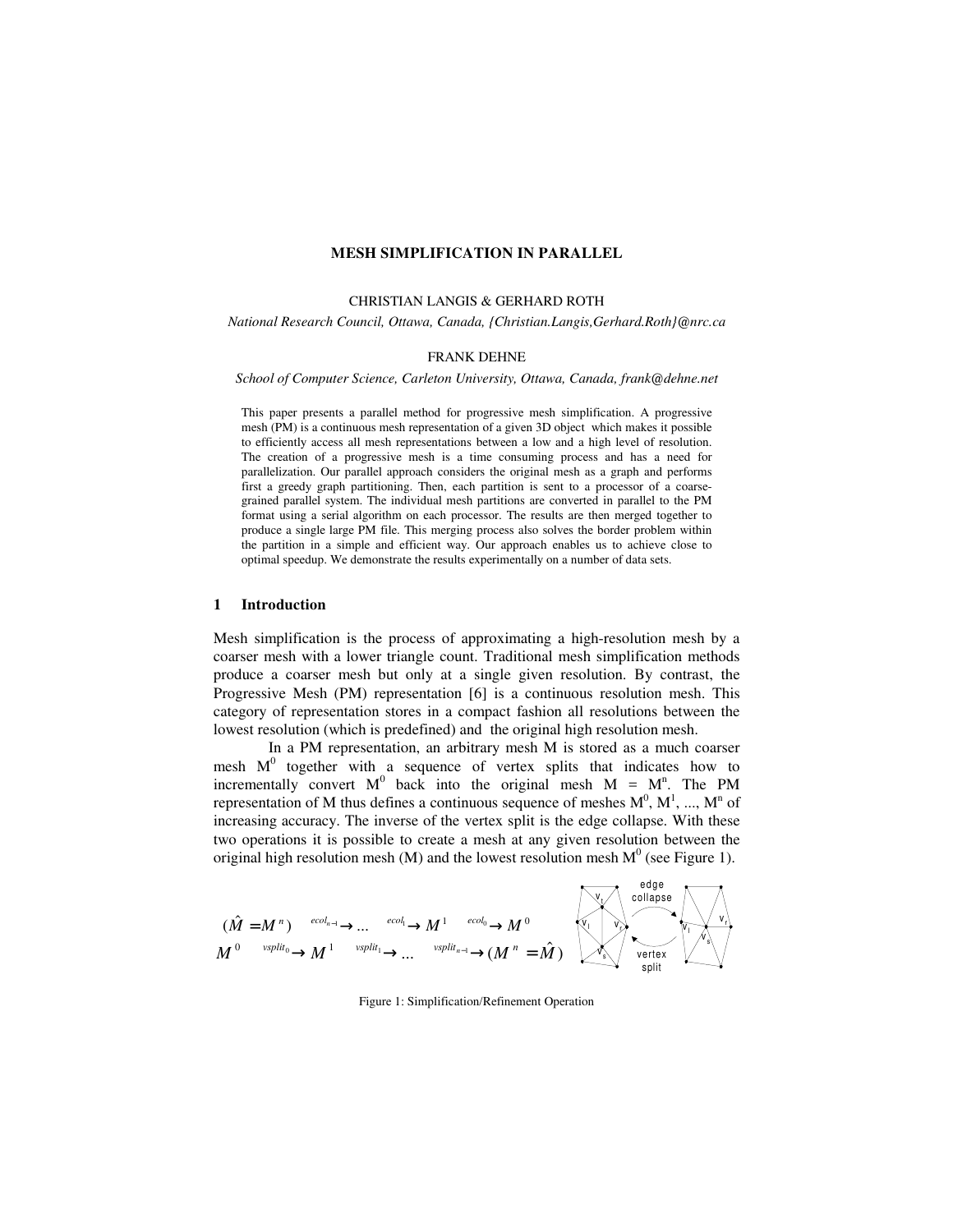Since the simplification and refinement operations are very efficient, they can be performed in real-time. The PM representation has many applications. The most obvious is to use the representation for real-time level of detail (LOD) control for graphical rendering [10, 3]. Another application is the incremental transmission of a mesh on a network. The coarse  $M<sup>0</sup>$  can be transmitted first, and the higher resolutions can be displayed incrementally as the vertex split operations are transmitted. Finally, the PM representation can be used to perform viewpoint dependent refinement [9].

While the display of the PM format is efficient, the creation of the PM sequence of edge collapses/vertex splits is more time consuming. At each step in the process it is necessary to choose which edge to collapse. This makes it necessary to compute the geometric error produced by each potential edge collapse and associate a cost with it. Once a cost is assigned to every edge, all potential edge collapses are sorted by cost. For large meshes this is a computationally intensive process.

Therefore, the creation of the PM sequence is a potential application for parallel processing. Our approach is to parallelize at the coarse-grained multiprocessor level by assigning different portions of the input mesh to different processes. We use a greedy graph partitioning algorithm to divide the mesh into disjoint subsets. Each mesh subset is sent to a "slave" processor where it is converted into the PM format using a serial algorithm. An important issue in such partition based parallel algorithms is the partition border problem. In this application, this problem manifests itself in the question of how to rejoin the PM representations at the border of the mesh partitions. We provide a solution to the partition border problem that is both simple and efficient. Our solution enables our parallelization approach to have a close to linear speedup, which is optimal. To our knowledge, no such parallel implementation of a continuous mesh creation algorithm exists in the literature.

The remainder of this paper is organised as follows. In Section 2, we give an overview of the parallel mesh simplification algorithm. In Section 3, we discuss the parallel implementation itself. Section 4 shows the results of our experimental performance analysis and we discuss the quality of our PM obtained in Section 5. Section 6 concludes the paper.

#### **2 Parallel Mesh Simplification**

Our parallel implementation of the mesh simplification makes use of a standard serial algorithm for mesh simplification [6]. The approach for our parallelization is to partition the original high resolution mesh on a master processor and then to send each mesh partition to a slave processor. Each slave processor simplifies its associated mesh subset into a PM. Once this task is complete, each slave returns its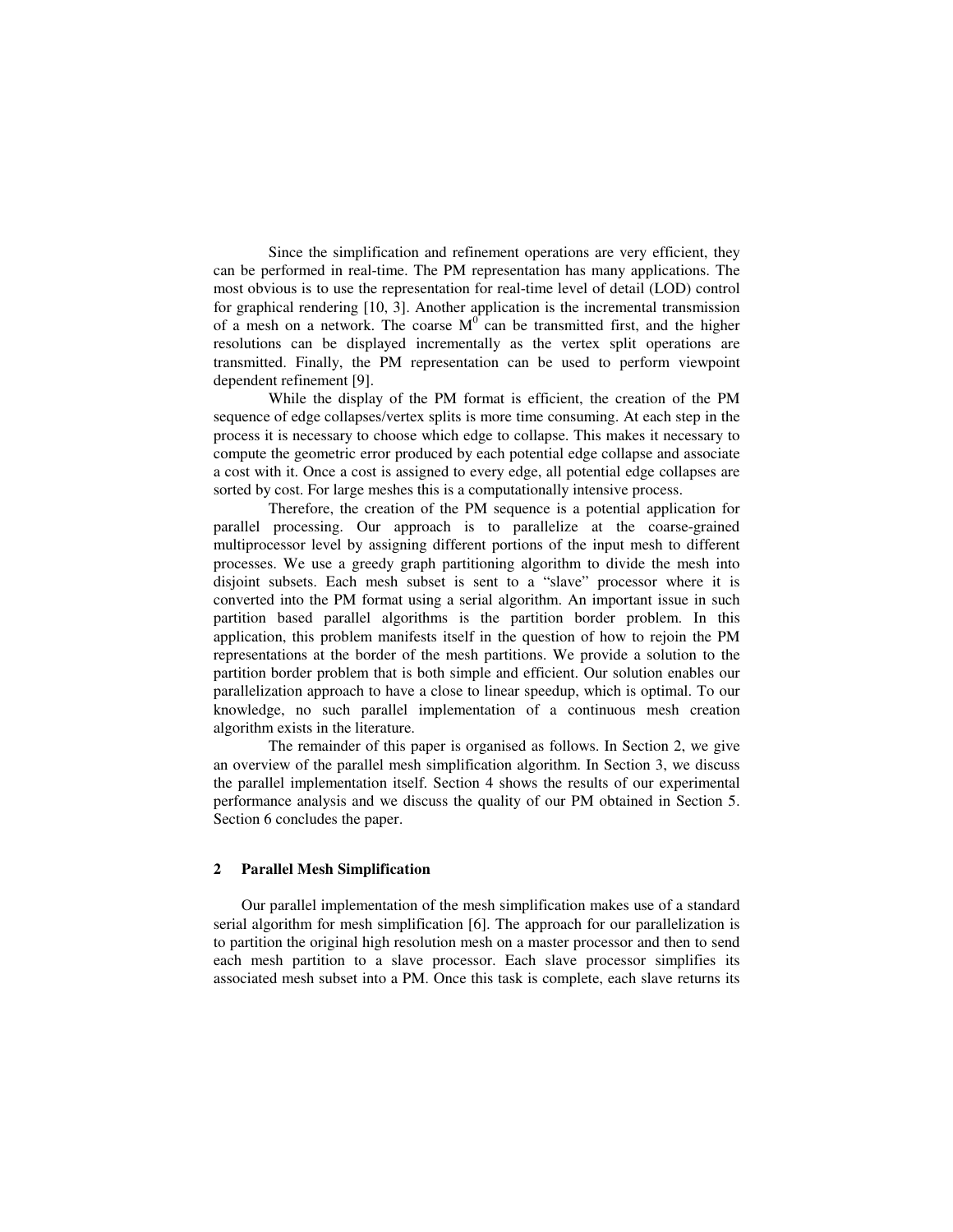PM to the master processor which now merges them together to create a single PM file for the entire mesh. The following is the basic outline of our parallel algorithm:

```
Parallel Simplification(Mesh M, PartitionSize p)
     \textbf{if} (ProcID == 0) //\text{Master section}(M_1, ..., M_p) = Partition(M, p)
           for i=1..p
                send Mi to Proci
           for i=1..p
                receive PM<sub>i</sub> from Proc<sub>i</sub>
           merge ∀PMi into PM
           return PM
     else //Slave section
           receive M<sub>ProcID</sub> from Proc<sub>0</sub>
           PM_{\text{ProcID}} = Simplify(M_{\text{ProcID}})send PM<sub>ProcID</sub> to Proc<sub>0</sub>
```
Figure 2: Parallel Algorithm Pseudocode

#### *2.1 Greedy Partition Method*

The first step is to partition the mesh. We use is a simple greedy method where the graph partitioning problem is solved by accumulating vertices (or faces) in subsets when travelling through the graph. A starting vertex  $v<sub>s</sub>$  is chosen and marked. The accumulation process is performed by selecting the neighbours of  $v<sub>s</sub>$ , then the neighbours of the neighbours and so on until the subset has reached the required number of vertices. Then, other subsets are created the same way until the p-way partition is complete (e.g. each vertex is part of one subset). In the general case, such a p-way partition is built from p partial Breadth-First-Search traversals of the graph. The algorithm terminates when all vertices have been visited [2].

This simple greedy heuristic will yield acceptable partitions in much less time than more complicated methods. Furthermore, the algorithm can be made probabilistic if necessary [1]. It suffices to initialize it with a random vertex seed to generate different partitions for a same input graph. Figure 3 shows one 8-way partition example of this algorithm on a 3D mesh representing a duck [13].

The subsets being built may get blocked in the process before they reach full size. Then, two versions of the algorithm are possible: allow subset size imbalance or subset multi-connectivity. The former produces uneven subset sizes (workload on processors) and the latter produces bigger edge-cuts (more communication between processors). We chose the latter for better load balancing [4].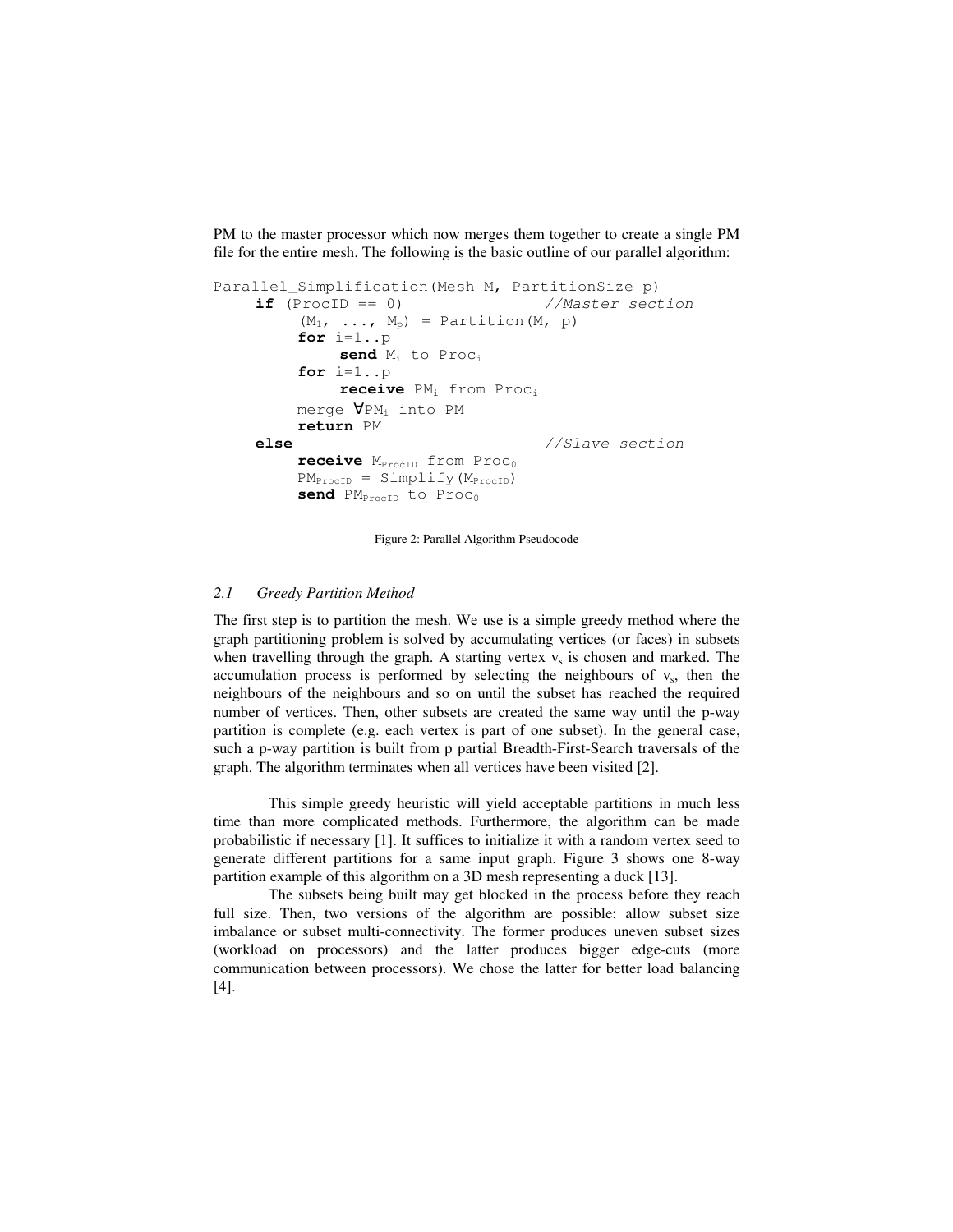

Figure 3: An exploded view of a 8-way partition of the 4K faces NRC Duck

#### *2.2 Partition Border Problem*

The main algorithmic problem for parallel progressive mesh simplification is the border problem. That is, how do we handle the triangles intersecting the border between different parts of the mesh as each part is processed in parallel on a different processor. Recall that the vertex set V of the mesh is partitioned into p disjoint subsets  $V_i$  whose union is V. Therefore, there are edges (and faces) between partition subsets (part of the edge-cut). Ideally, those edge-cut edges need to be dealt with just like subset edges. That is, during the parallel execution, at synchronisation points, there is an exchange of information between slave processors (potentially through the master processor) regarding the state of the mesh. Then, either of the neighbouring slave processors processes the shared edges using the edge information from the neighbours. This interdependence management scheme is costly but most applications are border-sensitive and require it. The graphs considered here are meshes representing 3D objects. The human eye accuracy sets the required quality level of processing. Hence, *invisible* degradation of the optimal result is allowed. In fact, we chose to avoid the border problem as long as possible. By not collapsing the edge-cut, one might expect to see the mesh separator in full resolution when the PM mesh is displayed at a coarse resolution. Fortunately, this is not the case. The edge-cut will be indirectly simplified along with any other edge. This phenomenon is shown in Figure 4.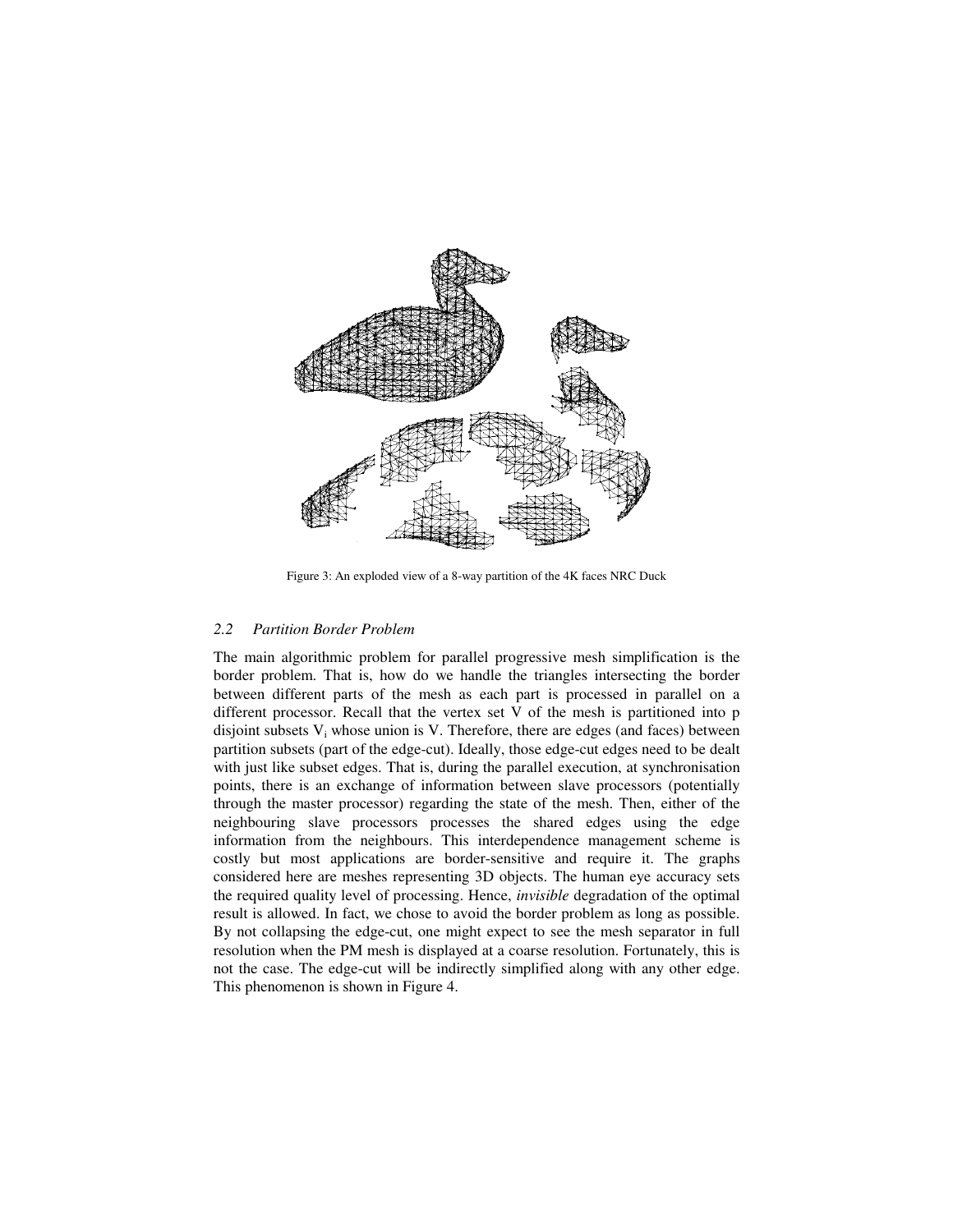

Figure 4: Edge-cut Face Deletion

The partition snapshot represents the border between two subsets at some point during simplification. The two bold lines represent the link of each subset (the edge borders of subsets). The darker triangles belong to subset A and those in white belong to B. In this situation, the edge e from subset A will be collapsed. Note that, this edge has part of its neighbourhood in subset B. More precisely, e's neighborhood has seven edges and six triangles joined to B by four vertices of B. However, if we simply force the collapse of e, the collapse affects only the structure (topology) of subset A. The neighbourhood part outside of A (vertices and edges and triangles of B) is left unchanged, topologically. It is only used to compute the best vertex position and the edge collapse cost for e. Following the collapse, two faces from A are deleted, including one from the edge-cut (between subsets). Therefore the parallel algorithm can simplify meshes as much as the sequential algorithm does, without the need for synchronisation steps or communications between processors.

#### **3 Parallel Implementation**

The code was written in C, using an MPI package for communication (more precisely, the free LAM-MPI [11]). The master processor partitions the mesh into p subsets. The partitioner will return a size |V| integer array. Each array cell corresponds to a mesh vertex and contains a subset ID  $\in$  [1..p] indicating the processor to which the vertex is assigned. The next step is to send that partition array to the slave processors. Then, all processors read the same mesh file into a *Mesh* object exactly as in the sequential version. With the partition array at hand, the slave processors build a working mesh structure of edges and faces which are either part of their partition subset or adjacent to it (surrounding edge-cut). Those edge-cut elements are included to address the border problem. Next, the slave processors build their edge collapse priority queues. In the parallel version, they do so with one extra condition: each edge must have both end-points in the slave processor's vertex subset to allow a collapse. From that point on, the slave processor's task remains the same as in the sequential program: it has a priority queue of edges to collapse.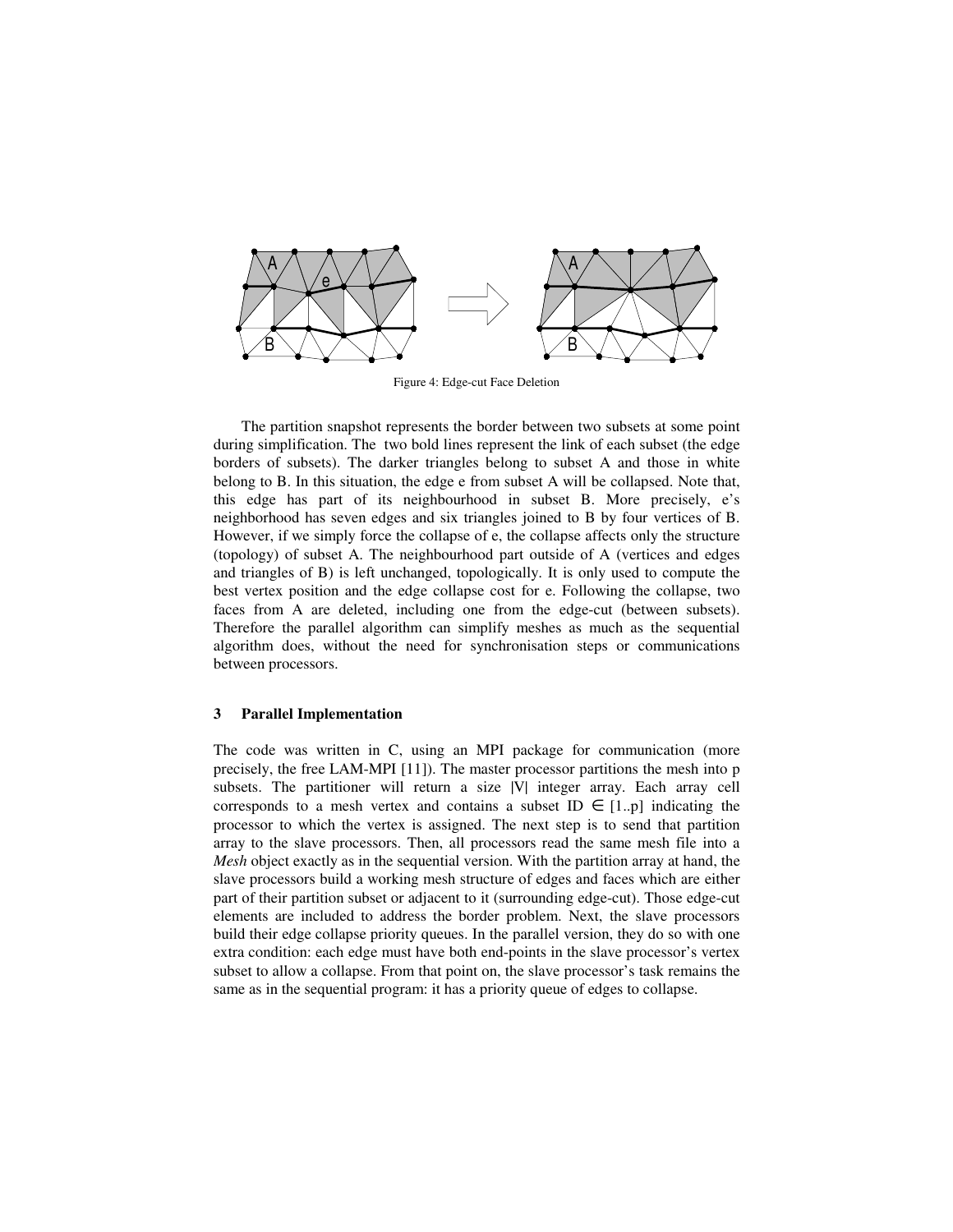After simplification, the slave processors must transmit their sub-results to the master processor for merging. This caused a technical difficulty. The data is now in the form of vectors, stacks and hashbags of vertices, edges and faces. Previously, the master sent an array of integers to the slaves. Now, the slave processors respond with arrays of more general objects. Our version of MPI does not support data communication other than standard data types. Therefore, we had to manually convert our arrays of objects to streams of standard data types and then back to objects. Once the data has been correctly communicated to the master processor and reconverted, the master contains p sets of four items sent by the p slaves: p hashbags of not deleted faces, p stacks of deleted faces, p vectors of collapsed edges and p vectors of new vertices. Those edge collapses were created independently. The master processor's task is to synchronise them. For each collapse, an edge, a vertex and two faces are extracted from the data of one slave processor. The slaves collapse sets are visited in round-robin and their collapses are extracted one after another, from the best collapse performed to the most destructive one (See [4]). Another problem to be dealt with are duplicate faces. As mentioned, the subsets are sent to slave processors along with their surrounding edge-cut. Therefore, slave processors work independently on duplicate data. Consequently, all faces from the edge-cut will be replicated in the data returned by the slaves. For this reason, as the PM mesh is built, it must constantly be filtered for duplicate faces.

#### **4 Performance Analysis**

To evaluate the quality and performance of our implementation, we performed a series of tests on a network of Linux/Pentium 120Mhz/32Mb workstations (some were Pentium MMX 166Mhz).  $P_0$  was the master processor. We tested our program with 2, 4, 8, and 16 processors connected to a 10Mbps Ethernet network. We ran these tests when most of the machines were idle. Unfortunately, there was no guarantee that the timings were not influenced by other users. This is clearly a very low cost and not state-of-the-art parallel processing platform. However, since we are mainly interested in measuring speedup, this platform was sufficient. Furthermore, if our method performs well on such a low cost platform, it will clearly be even better on more expensive and newer parallel machines.

Our tests were conducted on two basic input meshes: the NRC Duck [13] and the Stanford Dragon [14]. We used various size meshes as input and processed each using various numbers of processors. The performace results are shown in Tables 1 and 2 below. Besides the total running time (T), we also measured the time to transfer the partition array to slave processors and read the input mesh on each processor (PC) as well as the PM computation time on each slave processor (S). Of particular importance is the load balance between slave processors. Recall that the mesh partitioning was obtained by a greedy partitioning algorithm as outlined in Section 2.1. We measured the difference between the slowest and fastest slave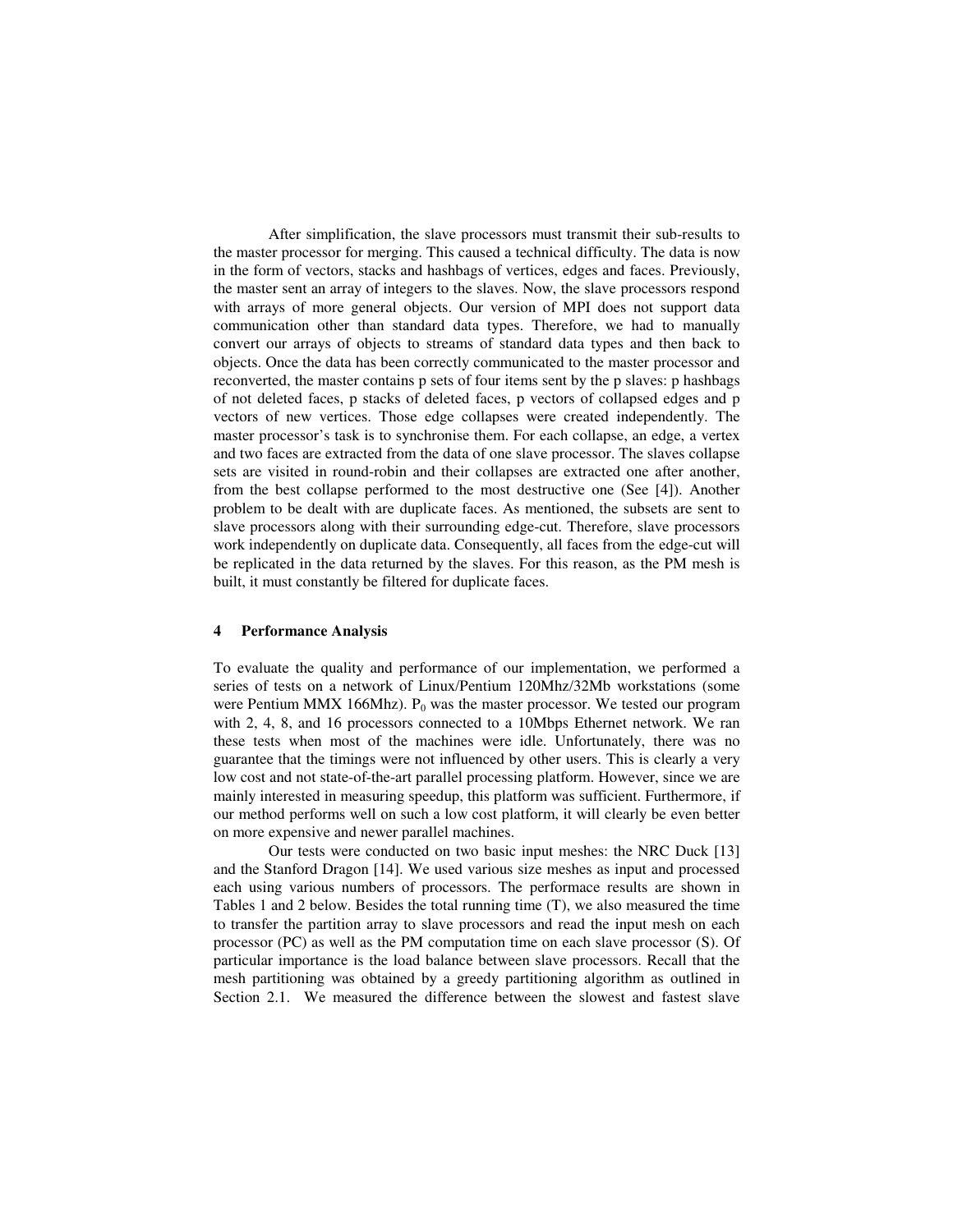processor with respect to S in order to see how the computational load is balanced between processors. For each input size |V| (the number of vertices in the input mesh) and number of processors p, we performed five test runs. All time values are in seconds. The bold numbers are averaged values and the italicised numbers in square brackets are their standard deviations. The blank lines no. 16 and 17 in Table 2 are caused by memory overflow. For meshes of such size, we needed to partition them among at least four processors so that each partition can fit into a processor's memory.

|              | V     | р              | <b>PC</b>          | S                     | ΔS             | т              |
|--------------|-------|----------------|--------------------|-----------------------|----------------|----------------|
| 1            |       |                |                    |                       |                | 618.0          |
| $\mathbf{2}$ |       | 2              | $0.0$ [0.0]        | <b>283.2</b> $[42.6]$ | $71.0$ [57.8]  | 295.6 $[41.1]$ |
| 3            | 2K    | 4              | $0.2$ $0.41$       | 133.0<br>[4.1]        | 51.6 $[16.2]$  | 150.4 $[4.2]$  |
| 4            |       | 8              | $0.2$ $0.41$       | 66.8<br>[8.6]         | 35.0 $[7.8]$   | 84.2 $[8.2]$   |
| 5            |       | 16             | 1.2 $[1.5]$        | 30.4 $[1.3]$          | 18.0 $[2.0]$   | 49.2 [2.4]     |
| 6            |       |                |                    |                       |                | 4774           |
| 7            |       | $\mathfrak{D}$ | $2.0$ $0.01$       | $2244$ [70.7]         | 640<br>[117.5] | 2350<br>[72.1] |
| 8            | 12.3K | 4              | <b>2.4</b> $[0.5]$ | 1368 $[243.6]$        | 539 [304.9]    | 1473 $[242.6]$ |
| 9            |       | 8              | $3.8$ [3.1]        | 642 [79.1]            | 319 $[91.4]$   | 747 [80.8]     |
| 10           |       | 16             | <b>8.4</b> [6.3]   | 322 [30.8]            | 178 $[40.5]$   | 445 $[36.4]$   |
| 11           |       | 1              |                    |                       |                | 26345          |
| 12           |       | 2              | 13.4 $[0.5]$       | 11966 [422]           | 2792 [619]     | 12376 [382]    |
| 13           | 50K   | 4              | 12.8 $[5.1]$       | 6920<br>$[136]$       | 2686 [181]     | $7321$ [145]   |
| 14           |       | 8              | 15.2 $[12.0]$      | 3325<br>$[246]$       | $1553$ [311]   | 3764 [272]     |
| 15           |       | 16             | 67.3 $[17.6]$      | 1813 [119]            | 979 [128]      | 2321 [167]     |

Table 1: Parallel Simplification Statistics: NRC Duck

We now discuss our performance results in Tables 1 and 2. The main observation is that, despite the low cost communication network, the total time (T) observed for our method shows close to linear speedup. As expected, speedups are slightly lower for smaller data sets (|V|) and improve for larger data sets. The time for partitioning the data set (PC) increases with growing number of processors, as expected. What is very interesting to observe is that S often shows a more than linear speedup. How is this possible? The parallel algorithm does not explicitly collapse the edges that span the boundaries of the partition. The number of such edges increases with growing p. This effect does actually decrease the total work performed and, therefore, we can observe more than linear speedup. The load balancing of our method is measured in the ∆S column. Here, we observe that the load imbalance can be as high as 50%. Note, however, that finding an optimal partitioning of a mesh while minimizing the number of edges crossing boundaries is an NP complete problem. In our solution, we are using a greedy heuristic and for such a simple heuristic to be within a factor two of optimal is actually quite good.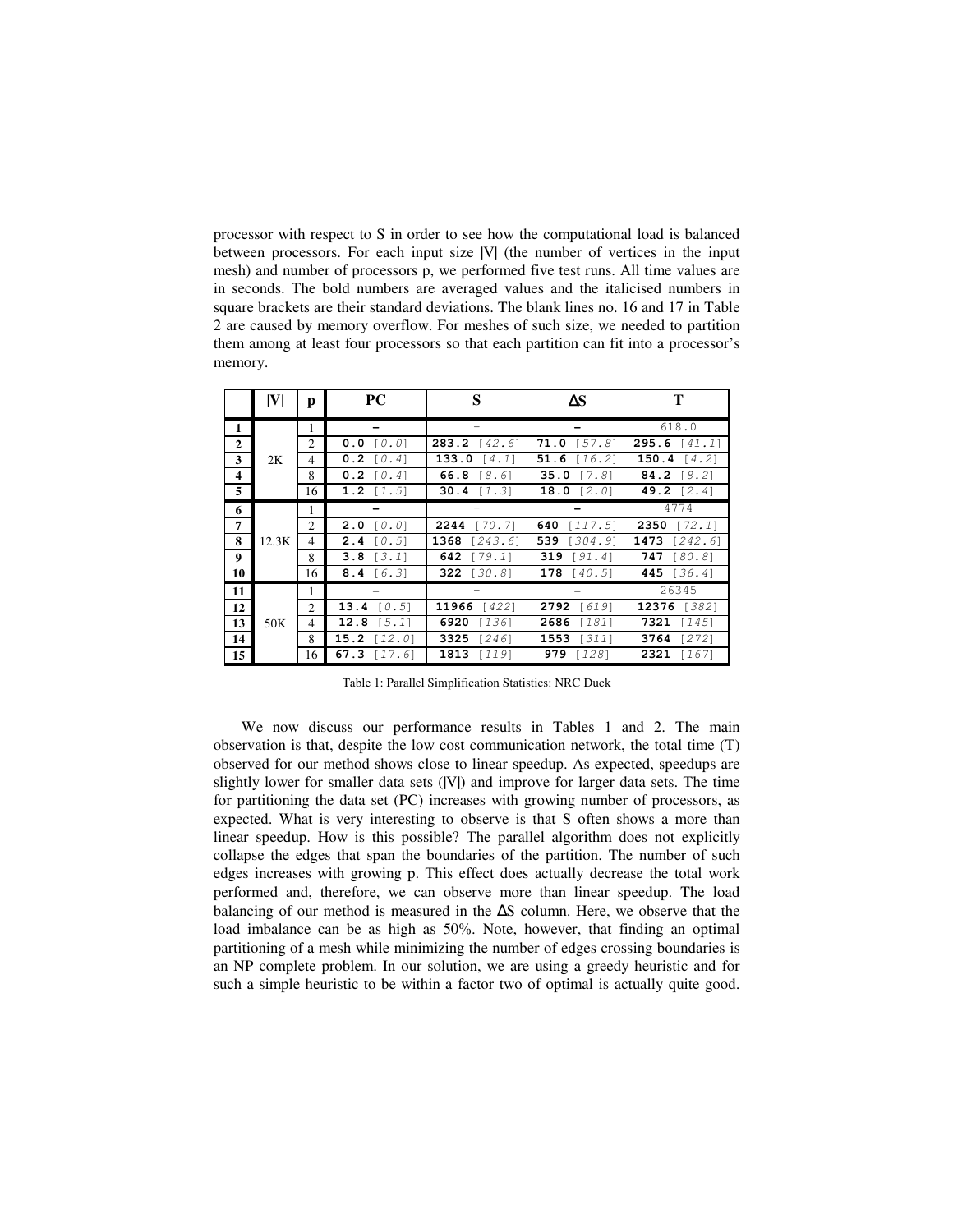We need to balance the time it takes to compute the partitioning (PC) versus the imbalance created (∆S) and the close to linear speedup for the total time T seems to indicate that the greedy heuristic used is a good compromise solution. With respect to the variances measured, we observe that they are fairly large. Clearly, the heuristic itself creates fluctuations but another important factor here is that we were performing our experiments in a multi-user environment. Furthermore, we observe that the variances for the total time (T) observed are considerably smaller than those for the other times measured.

|                     | V      | р                        | <b>PC</b>      | S               | $\Delta S$       | т               |
|---------------------|--------|--------------------------|----------------|-----------------|------------------|-----------------|
| 1                   |        | 1                        |                |                 |                  | 572             |
| $\overline{2}$      |        | $\overline{2}$           | 0.8<br>[0.4]   | 265.4<br>[2.3]  | $79.2$ [2.9]     | 307.2 $[3.1]$   |
| 3                   | 5.2K   | 4                        | 1.0<br>[0.0]   | 132.2<br>[7.8]  | 42.2<br>[15.0]   | 171.6<br>[7.4]  |
| $\overline{\bf{4}}$ |        | 8                        | 1.4<br>[0.8]   | 66.0<br>[7.6]   | 31.0<br>$[11.1]$ | 107.6 [6.2]     |
| 5                   |        | 16                       | 2.6<br>[2, 7]  | 39.0<br>[2.6]   | $25.4$ [2.5]     | 80.8 $[5.2]$    |
| 6                   |        | 1                        |                |                 |                  | 3813            |
| 7                   |        | $\overline{2}$           | 5.4<br>[1.2]   | 1878<br>$[310]$ | 560<br>[362]     | 2079 [308]      |
| 8                   | 23K    | 4                        | 6.0<br>[2.4]   | 949<br>1381     | 328<br>$[71]$    | 1141<br>$[39]$  |
| $\boldsymbol{9}$    |        | 8                        | 6.8<br>[3.6]   | 462<br>$[22]$   | 178<br>$[36]$    | 657<br>$[28]$   |
| 10                  |        | 16                       | 11.2<br>[12.4] | 233<br>$[13]$   | 108<br>[17]      | 425<br>$[12]$   |
| 11                  |        | 1                        |                |                 |                  | 34811           |
| 12                  |        | 2                        | 52.8<br>[28.4] | 15617<br>[452]  | 4057<br>161      | 16577<br>14291  |
| 13                  | 100.3K | 4                        | 68.5<br>[56.5] | 7158<br>$[70]$  | 2086<br>[126]    | 8211<br>[174]   |
| 14                  |        | 8                        | 82.8<br>[1.8]  | 3449<br>$[68]$  | 1260<br>[127]    | 4427<br>$[96]$  |
| 15                  |        | 16                       | 162.8 $[3.1]$  | 1776<br>$[75]$  | 709<br>$[99]$    | 2874 [130]      |
| 16                  |        | 1                        |                |                 |                  |                 |
| 17                  |        | 2                        |                |                 |                  |                 |
| 18                  | 198.3K | $\overline{\mathcal{L}}$ | 103<br>$[12]$  | 29640<br>[1367] | 9483<br>[2768]   | 32103 [1638]    |
| 19                  |        | 8                        | 184<br>$[20]$  | 11338<br>$[58]$ | 3749<br>1307     | 13714<br>$1591$ |
| 20                  |        | 16                       | 369<br>[73]    | 5620<br>$[13]$  | 1873<br>$[131]$  | 8315 [353]      |

Table 2: Parallel Simplification Statistics: Stanford Dragon.

In summary, we conclude that the total time (T) observed for our method shows close to optimal linear speedup, even on a very low-cost, low-tech, communication network. We plan to test the method on other more advance machines, like a Cray T3E or IBM SP2, where we expect to obtain even better timing results.

## **5 Quality Analysis**

Besides analyzing the runtime of our method, we also need to study the quality of the progressive mesh simplication obtained in comparison with the results of a purely sequential algorithm. Here, the main concern is about the edges that span the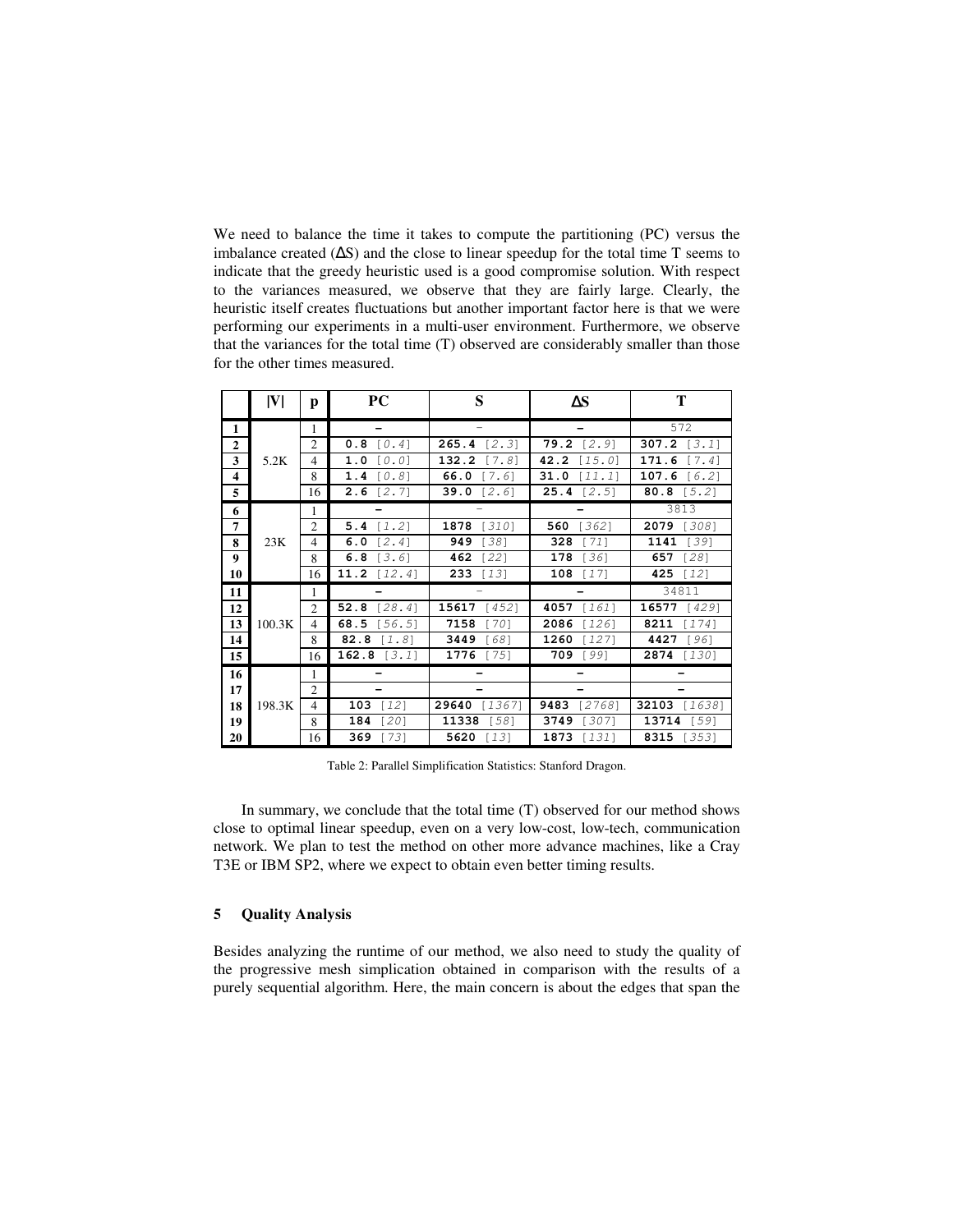boundaries of the partition. Everything else is processed with a sequential algorithm and is therefore of the same quality. With respect to the edges that span the boundaries of the partition, anomalies could appear in the obtained progressive meshes, along those boundaries. For example, the boundaries could become visible because there are "breaks" or different triangle densities along those boundaries. In Figure 4, process A collapses edge e whose neighbourhood contains four vertices from B. Furthermore, B collapses edges connected to those four vertices, indeed widening the extent of e's neighbourhood (vertices) on B's side. An edge collapse can be considered as the merge of a pair of vertices. Merging those four vertices with other vertices of B extends the neighbourhood of e on B's side. Therefore, any vertex in B merged to one of those four neighbourhood vertices becomes part of e**'**s neighbourhood. However, as edge collapses are not communicated between slave processors, A will never be aware of it. Thus, the border edge neighbourhoods may include too few vertices from the adjacent vertex subsets. On the other hand, border edges remain as duplicates, and this may alleviate the problem. We examined progressive meshes obtained from using our algorithm on the NRC duck and other data and observed that, there are no visible breaks or inconsistency along the borders of our partitioning.

#### **6 Conclusion**

This paper presented a parallel algorithm for progressive mesh simplification. Our experiments show that the proposed method yields close to optimal speedup, even on a low-cost parallel platform. We presented a very simple solution for the problem of how to manage the border between different parts of the mesh partitioning. As mesh simplifications are becoming more important in 3D graphics, and parallel processing platforms are becoming more affordable (e.g. multi processor Pentium boards), parallel progressive mesh simplification methods will have an important role to play in such applications as parallel VR systems or the transmission of 3D models over networks.

### **7 Bibliography**

- 1. Gilles Brassard, Paul Bratley. *Fundamentals of Algorithms*. Prentice-Hall, Chapter 10, 1996.
- 2. P. Ciarlet, F. Lamour. *An Efficient Low Cost Greedy Graph Partitioning Heuristic*. CAM Report 94-1, UCLA, Department of Mathematics, 1994.
- 3. Andrea Ciampalini, Paolo Cignoni, Claudio Montani, Roberto Scopigno. *Multiresolution Decimation Based on Global Error*. The Visual Computer 13 pp. 228-246, Springer-Verlag, 1997.